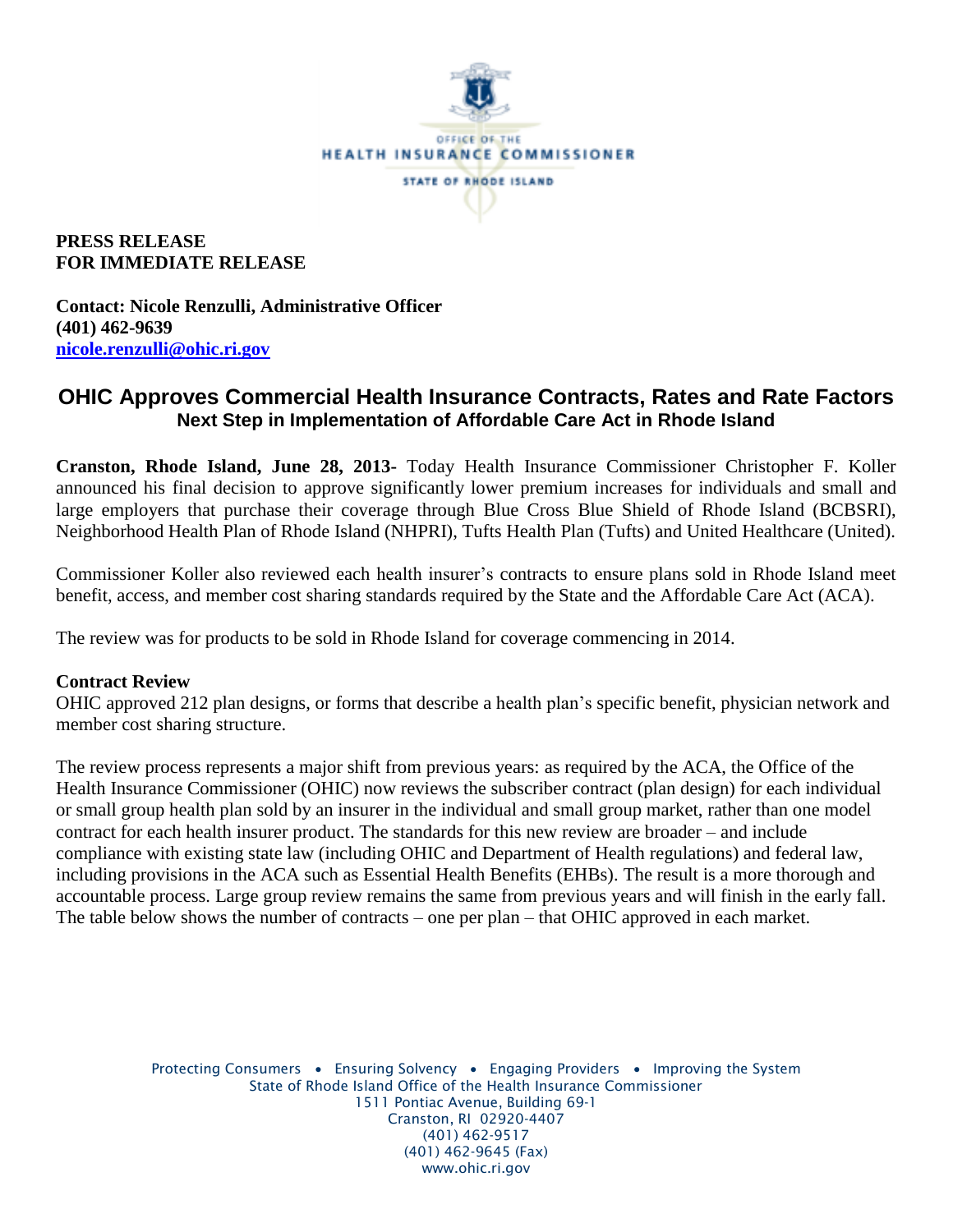|                | <b>Approved Health Plan Designs</b> |                    |              |  |
|----------------|-------------------------------------|--------------------|--------------|--|
| <b>Insurer</b> | <b>Individual</b>                   | <b>Small Group</b> | <b>Total</b> |  |
| <b>BCBSRI</b>  |                                     |                    | 37           |  |
| <b>NHPRI</b>   |                                     |                    |              |  |
| Tufts          |                                     |                    | 13           |  |
| United         |                                     | 158                | 158          |  |
| <b>Total</b>   |                                     | 199                | 212          |  |

#### **Rate Review**

OHIC's review of proposed rates and rate increases covers health plans sold to individuals and small and large employers.

Similar to the contract review process, the ACA changed the way states review premiums in the individual and small employer markets. Some of the significant differences include:

- Standard submission templates
- Approval of the monthly premium rather than the annual rate of increase. This dollar amount, the Essential Health Benefit (EHB) Base Rate, reflects how much a 21-year-old member would be expected to pay for a standard health plan.
- OHIC approves a factor for each health plan that reflects the plan's specific benefit design and is one component of the final premium
- Standard, federally defined factors that can be applied to the EHB Base Rate for age and family size
- A explicit monthly inflation factor that reflects the growth in medical pricing throughout the year

With the exception of Blue Cross's individual health plans, all reviews were conducted under OHIC's rate review process. Blue Cross individual health plans by law are subject to a more formal rate review hearing, which has also been completed.

"The decisions on these rates for the individual and small group markets, and rate factors for the large group market, signals the culmination of an intensive and comprehensive three month process," said Commissioner Koller. "As a result, Rhode Islanders can better compare plans, and be assured that consistent standards of review are applied to all lines of business and no group suffers or benefits at the expense of another."

With final forms and rates approved, the next step for the Exchange is to enter into final discussions around what plans will be offered on the Exchange. Upon conclusion of this process, qualifying plans will be approved for inclusion on the Exchange. Open enrollment for individual plans begins October 1, with coverage for these plans starting January 1, 2014. Open enrollment for small group plans also begins on October 1 but renewal occurs throughout the year depending on when an employer's plan is up for renewal. For individual and small employer plans not sold on the Exchange and for plans sold to large employers, enrollment will follow patterns from previous years and rates will apply to those renewing in 2014.

> Protecting Consumers • Ensuring Solvency • Engaging Providers • Improving the System State of Rhode Island Office of the Health Insurance Commissioner 1511 Pontiac Avenue, Building 69-1 Cranston, RI 02920-4407 (401) 462-9517 (401) 462-9645 (Fax) www.ohic.ri.gov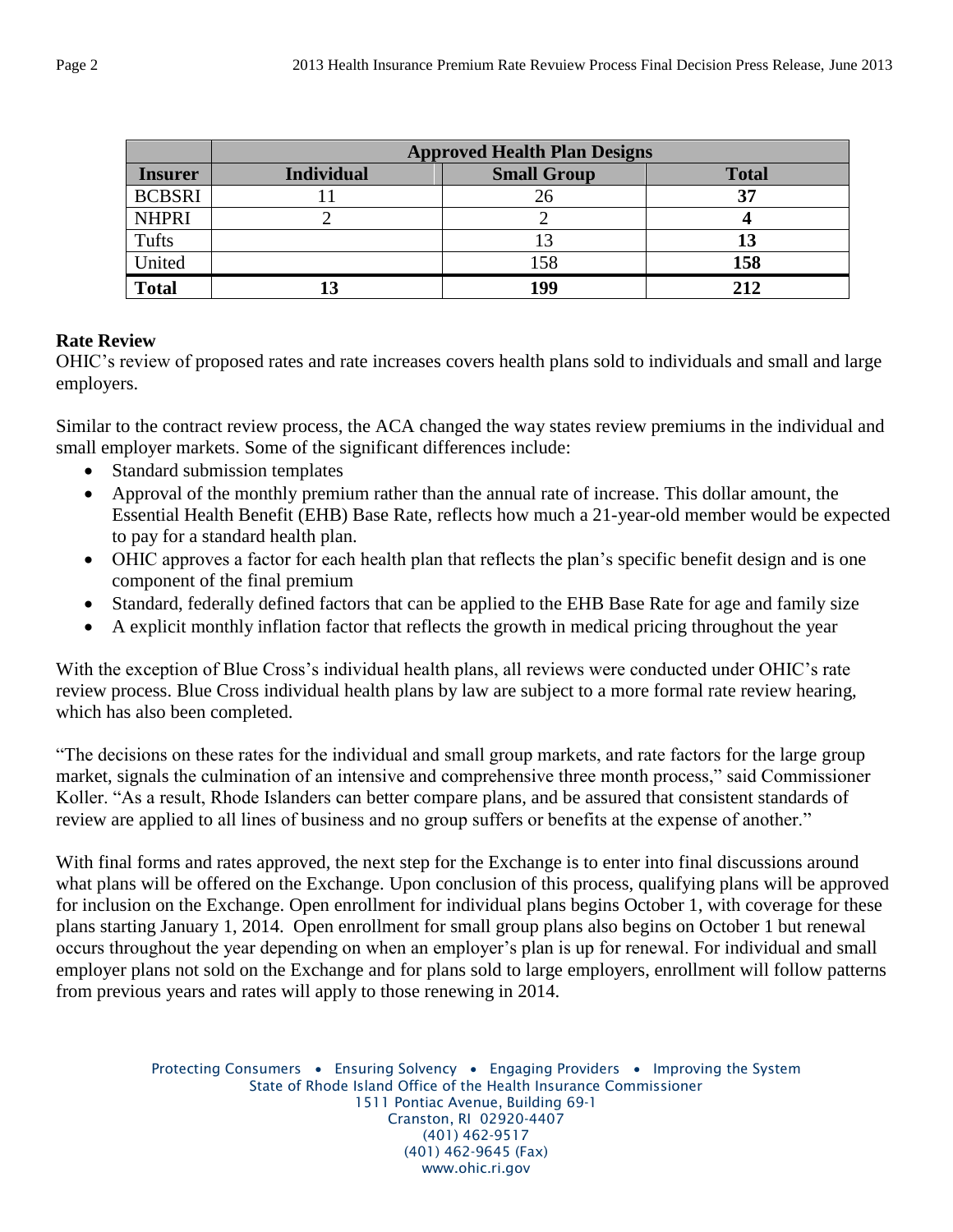Commissioner Koller's final decision will result in EHB Base Rates that range from \$311.88 to \$371.41 for BCBSRI, NHPRI, Tufts, and United individual and small employer subscribers who purchase insurance in 2014. In the large employer market, approved rates of increase range from 9.7% to 12.0%.

# **2014 Individual and Small Employer Essential Health Benefits Base Rates: Requested and Approved Individual Small Employers**

| Insurer       | <b>Requested</b> | <b>Approved</b> |
|---------------|------------------|-----------------|
| <b>BCBSRI</b> | \$330.97         | \$313.85'       |
| NHPRI         | \$344.68         | \$311.68        |

| <b>Insurer</b>    | <b>Requested</b> | <b>Approved</b> | <b>Monthly</b><br><b>Inflation</b><br>Factor <sup>2</sup> |
|-------------------|------------------|-----------------|-----------------------------------------------------------|
| <b>BCBSRI</b>     | \$355.97         | \$347.58        | 0.588%                                                    |
| <b>NHPRI</b>      | \$327.74         | \$324.58        | 0.487%                                                    |
| <b>Tufts HMO</b>  | \$375.11         | \$368.87        | 0.501%                                                    |
| <b>Tufts PPO</b>  | \$377.72         | \$371.41        | 0.501%                                                    |
| <b>United HMO</b> | \$375.38         | \$344.44        | 0.514%                                                    |
| <b>United PPO</b> | \$368.03         | \$348.31        | 0.514%                                                    |

# **2014 Large Employer Average Expected Premium Increases: Requested and Approved Large Employers**

| <b>Insurer</b> | <b>Requested</b> | <b>Approved</b> |
|----------------|------------------|-----------------|
| <b>BCBSRI</b>  | 17.10%           | 12.00%          |
| Tufts          | 10.00%           | 9.55%           |
| United         | 13.00%           | 9.70%           |

The premiums charged by insurers to individuals and small and large employers are driven by each insurer's: estimated medical expenses, administrative costs, and contributions to reserves and profit. This year's premiums also include one-time increases to account for ACA fees, and the effects ("morbidity factors") of estimated demographic changes with enrollment fluctuations in the individual and small group markets.

These factors for demographic changes take into account the estimated health needs of the newly insured, including potential "pent-up demand" in the first year of coverage. Insurers also anticipate some movement of enrollees between the small employer and individual market, which would affect the average health need of each risk pool.

OHIC reviews these components with the goal of holding Rhode Island insurers publicly accountable for making health insurance more affordable—concluding with Commissioner's Koller's final decision approving the base rates or average expected premium increase for the next year.

 $\overline{\phantom{a}}$ 

<sup>&</sup>lt;sup>1</sup> Pending final verification. OHIC will review BCBSRI documentation to support approved factors in Com. Koller's order.

<sup>&</sup>lt;sup>2</sup> The EHB base rate is for business sold effective January 1, 2014. The Monthly Inflation Factor is the allowable amount the base rate may increase for new business issued in each successive month.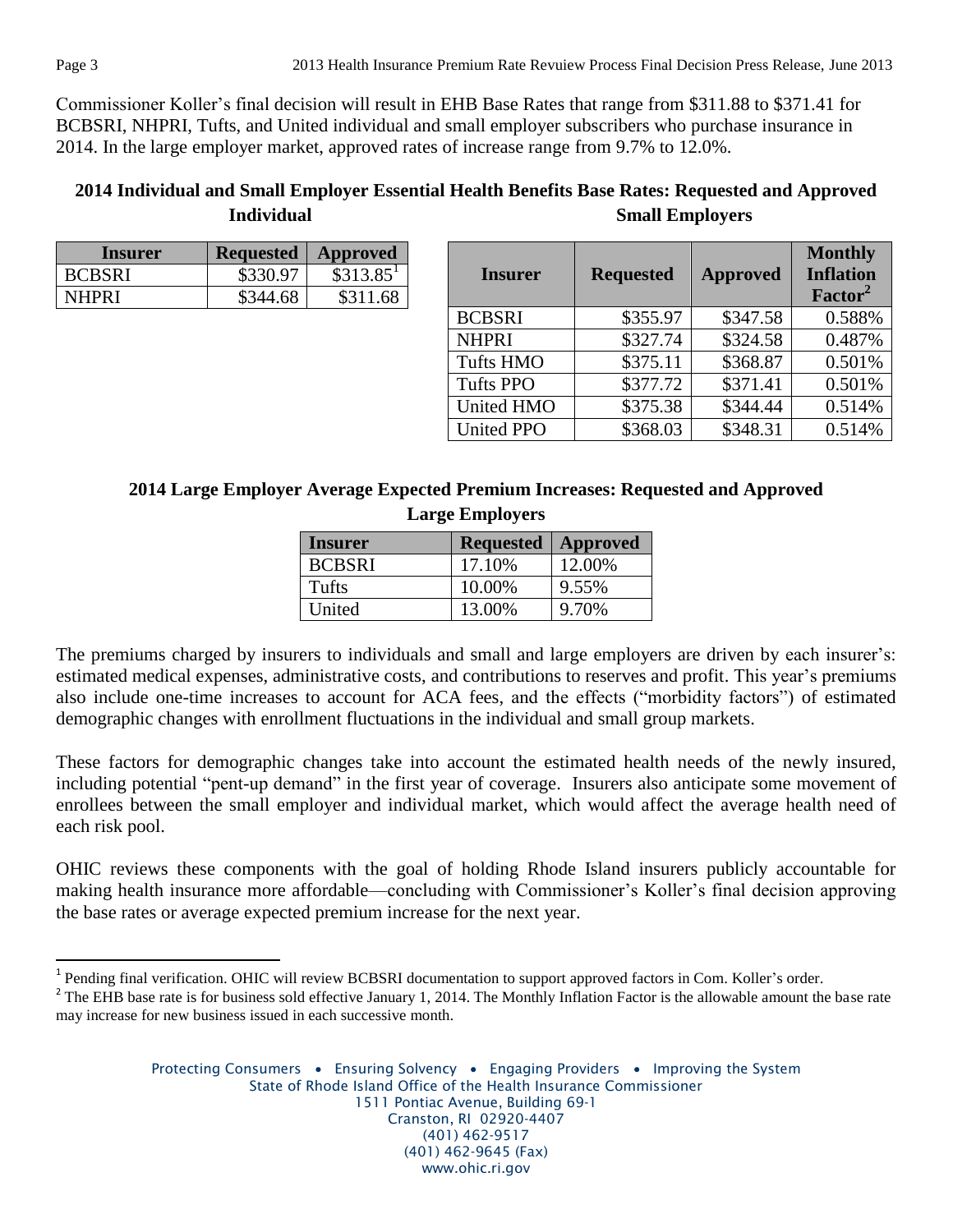In the individual and small group markets, the EHB Base Rate represents the premium for a 21-year-old. Final rates will differ based on a subscriber's age and the benefits he or she chooses. In the large group market, the expected premium increases are averages—employers will see higher and lower rates depending on demographic changes in their workforce and their own company's rates of medical care utilization. "Employers and individuals will have more choices that will be clearer to them. They will still need to consult with their health plan advisors to determine what the best choices will be for them," said Koller.

Commissioner Koller's final decision includes the following changes to each insurer's medical expenses, administrative costs, and contributions to reserves and profit. For NHPRI's individual market request, OHIC approved lower-need demographic estimates for the newly insured and lower contributions to reserves than NHPRI has proposed. For BCBSRI individual market, the hearing officer lowered BCBSRI's morbidity adjustment and medical trend and the Commissioner accepted these recommendations. In the small group market, OHIC lowered medical trend for BCBSRI and United and administrative costs for all insurers except NHPRI. OHIC also reduced or spread United's estimate of some marketplace changes evenly over both of its product lines (HMO and PPO).

In the large employer market, OHIC approved lower medical expenses for BCBSRI and United and lower administrative costs for all three insurers. OHIC also lowered United's contribution to reserves and BCBSRI's treatment of federal income taxes.

As this year's rate decision shows, the rising cost of medical care – the prices insurers pay to providers for particular services and the number of services members use – continues to be the main driver of health insurance premium growth. OHIC approved medical expense trends from 5.8% to 7.6% across the markets.

"Next year's rates reflect one time changes due to the implementation of the Affordable Care Act", Koller said. While the work of implementing the ACA continues, Rhode Island cannot be distracted from the real task of reducing the rate of medical expense trend growth in our state. This will only come with efforts to promote more integrated delivery systems that can better coordinate care, different ways of paying providers and more engaged consumers. This is hard work that will require private and public sector leadership. We are taking important first steps with our work on primary care, health information technology and payment reform, but much more needs to be done."

To support this effort, OHIC's decision also modified conditions that each insurer must use in its contracts with hospitals. These conditions include a limit on the amount prices can increase annually and thresholds for quality-based performance incentives. With more than 82% of premium spent on medical care, the conditions provide reasonable mechanisms for both controlling medical spending and ensuring high-quality care.

"I want to thank the insurers for their cooperation during this review process, my staff for their hard work and my colleagues in state government for their collaboration. Although there is much work to be done, Rhode Island can be proud of its efforts to use the tools of the ACA to promote lasting, positive change for our health care system, guided by the Triple Aim: better health and more satisfied patients at lower costs."

The ACA includes reforms that, in combination with OHIC's rate review process, contribute to a more rational, affordable, and high-quality health care system. Insurance market reforms and financial assistance offer better

> Protecting Consumers • Ensuring Solvency • Engaging Providers • Improving the System State of Rhode Island Office of the Health Insurance Commissioner 1511 Pontiac Avenue, Building 69-1 Cranston, RI 02920-4407 (401) 462-9517 (401) 462-9645 (Fax) www.ohic.ri.gov